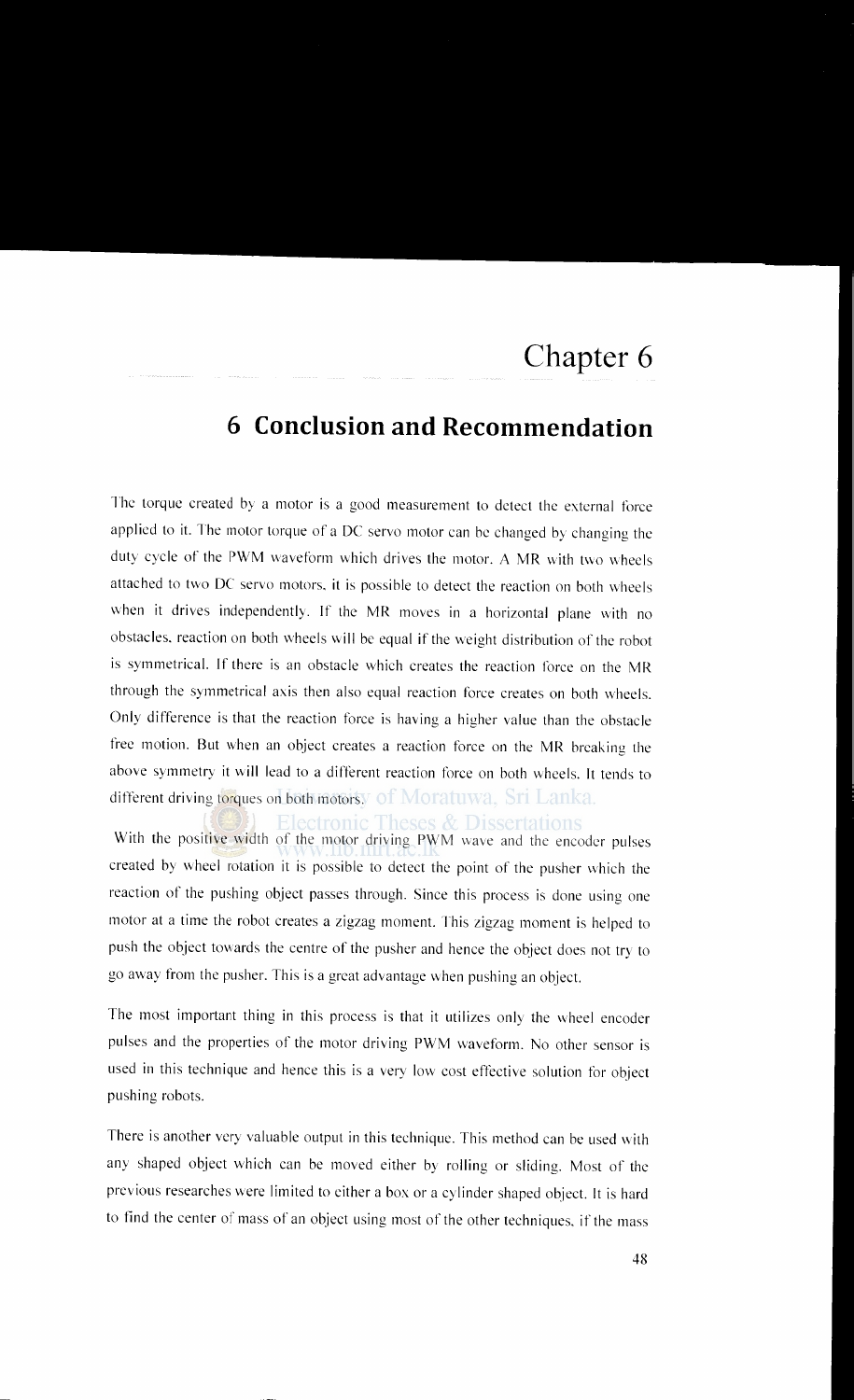distribution of the object is uneven. But in this method the object turns and pushed towards the centre of the pusher until the pusher gets the same reaction from both sides pushing in a zigzag motion. At this instance the geometrical centre of the object is not important. The reaction created through the centre of friction of the object is measured by this technique.

Since the friction of the terrain equally affects both the MR and the object the MR should have enough weight to create a sufficient friction when it pushes objects with larger weight. The wheels also should create sufficient friction to push the object. Hence the robot can designed with fairly thick tires.

There are some other ways to detect the force applied on the motor much accurately than the technique used in this research. Some other techniques like '"Disturbance observer" will improve the bandwidth of the force detection created by the motor. Using this technique the motor driving force can be determined vvith higher accuracy. Then the COF of the object can be aligned with the centre of the pusher more accurately than the result obtained in this technique.

This robot is designed to push any object which contacts the pusher when it is moving. Using a camera or an ultrasound sensor the robot will be able to find the position of the objects and then the MR can move towards the object. If the sensors can identify the Geometrical center of the object then the center of the pusher and the geometrical center of the object can get aligned in it's first contact. This will help to minimize the number of zigzag movements to detect the COF.

The amount of rotation of the MR in this zigzag motion can be optimized. Hence it is possible to do the job faster and save the energy. This will be another research area in the future. At the end of the COF of the object and the center of the pusher alignment MR need not undergo the zigzag movement. Then the robot can move the object to the target with the normal motion. If there is any movement of the object detected along the pusher while it is pushing with normal motion. the zigzag motion can apply to correct the COF and the center of pusher deviation.

By adding some robot navigation technique it is possible to develop this MR to push an object to a predefined target. GPS navigation techniques can be used for outdoor applications. Landmark-based. map-based. vision based positioning or localisation can